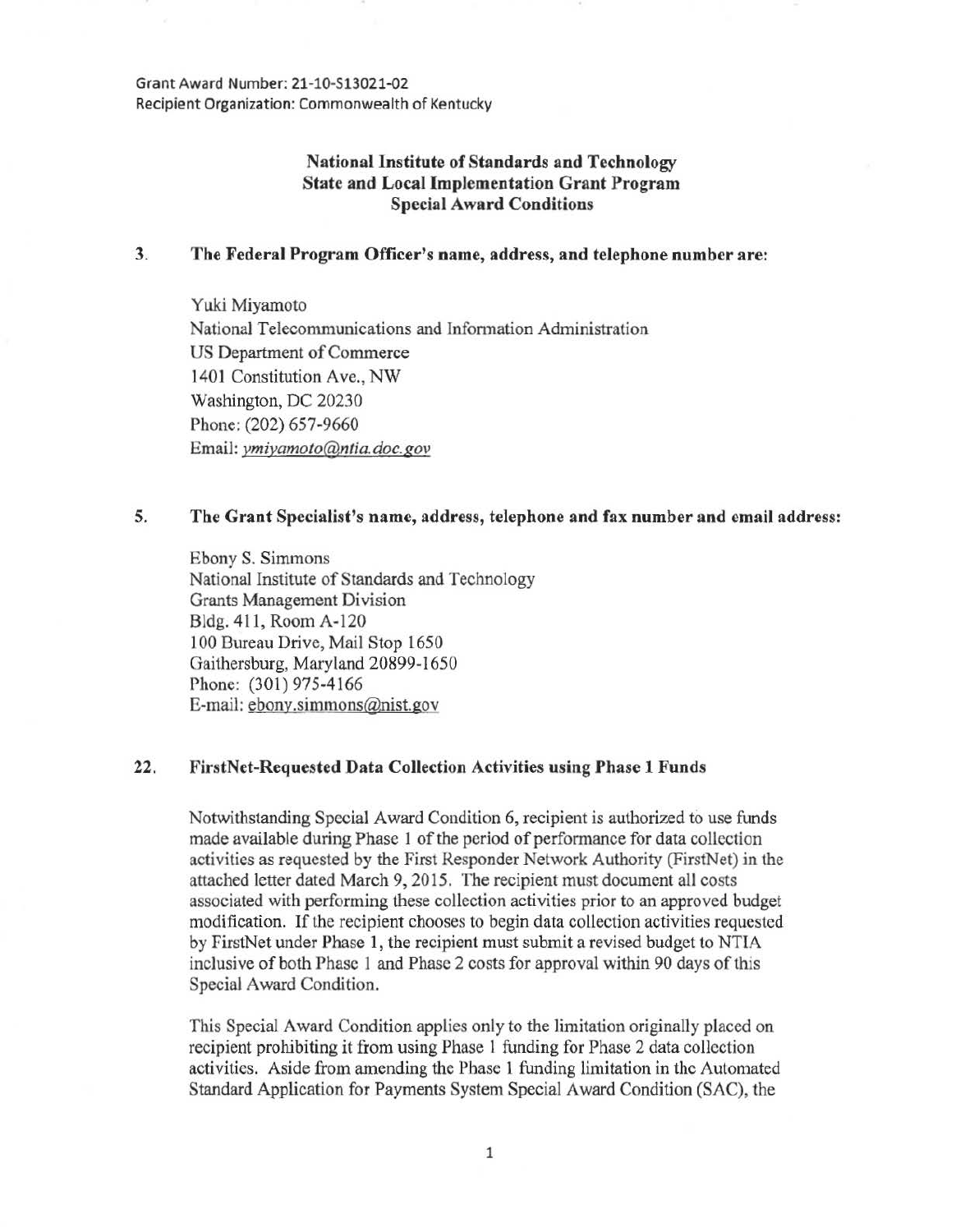Grant Award Number: 21-10-513021.02 Recipient Organization: Commonwealth of Kentucky

> rest of SAC 6 remains in place and in full force. The Phase 2 reserve is also still in place until the Grants Officer releases the SO% reserve funding through another award amendment. Additionally, recipients may not perform other data collection activities with either SLIGP or matching share funds. Such costs may be disallowed under the award.

#### 23. **Memorandum of Agreement Template**

Notwithstanding Section II.B of the SLIGP FFO, the recipient is no longer required to develop a MOA template by the end of the period of performance. The recipient, however, may still charge reasonable and allocable costs of developing a MOA template to the award, if the recipient determines that developing a standardized MOA is necessary to the project. If the recipient no longer will develop a MOA template, the recipient should notify NTIA in writing. If a revised budget is necessary to move funds initially budgeted for the MOA template development to another object class category, it may be done at the same time as the revised budget for FirstNet-requested data collection activities is submitted.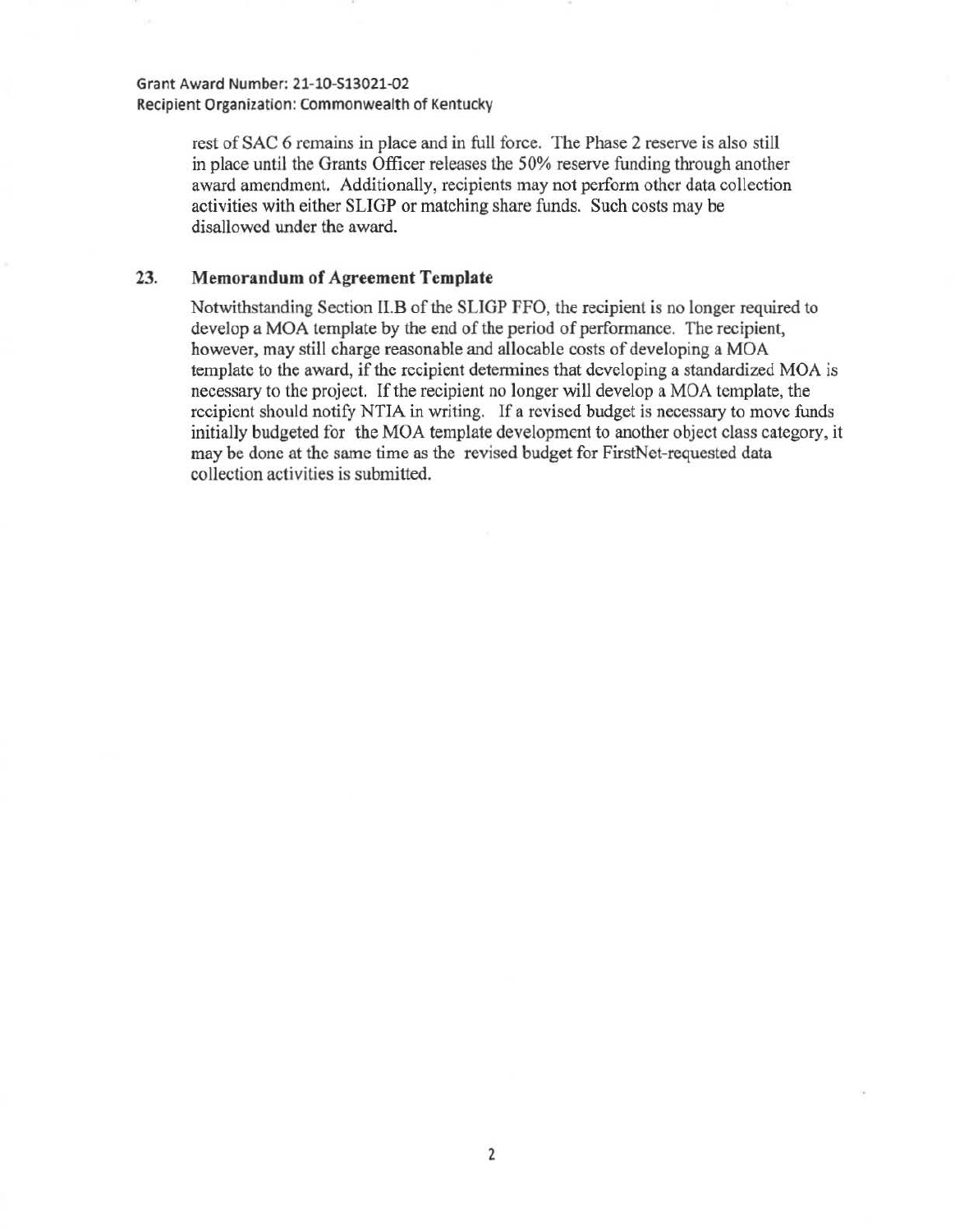

March 9, 2015

The Honorable lawrence E. Strickling Assistant Secretary for Communications and Information U.S. Department of Commerce 1401 Constitution Avenue, N.W. Washington, D.C. 20230

#### RE: SLIGP Second Phase- Finalized Data Collection Elements

Dear Assistant Secretary Strickling:

The First Responder Network Authority (FirstNet) has confirmed its approach to data collection for the second phase of the State and Local Implementation Grant Program (SLIGP) following meetings with, and the receipt of input from, the State Single Points of Contact (SPOCs). Based on the processes and anticipated timing for the development of the Comprehensive Network Solution{s) Request for Proposal and State Plans for building, operating, and deploying the nationwide public safety broadband network, along with the feedback from many SPOCs, FirstNet has concluded that the attached data collection elements are those that would be useful for the second phase of SLIGP and will pursue accordingly.

The attached data elements are intended to maximize the collection of stakeholder inputs for FirstNel's planning process to help shape the Nationwide Public Safety Broadband Network acquisition and ultimately the State Plans that are delivered to each Governor. In particular, FirstNet will request data from the States on five general topics:

- 1) Coverage desired coverage areas and deployment phases
- 2) Users and Operational Areas- information on potential user base and their operational areas
- 3) Capacity Planning information on applications and data usage
- 4) Current Providers / Procurement information on current service providers, plans, and potential barriers to adoption
- 5) State Plan Decision documentation of the process and potential barriers for State Plan decision-making

I thank you for your prompt attention to this matter and, as always, look forward to our ongoing partnership on SLIGP endeavors.

Sincerely

TJ Keynedy Activg Executive Director First Responder Network Authority

Stephen Fletcher, Associate Administrator for Public Safety  $cc$ : National Telecommunications and Information Administration